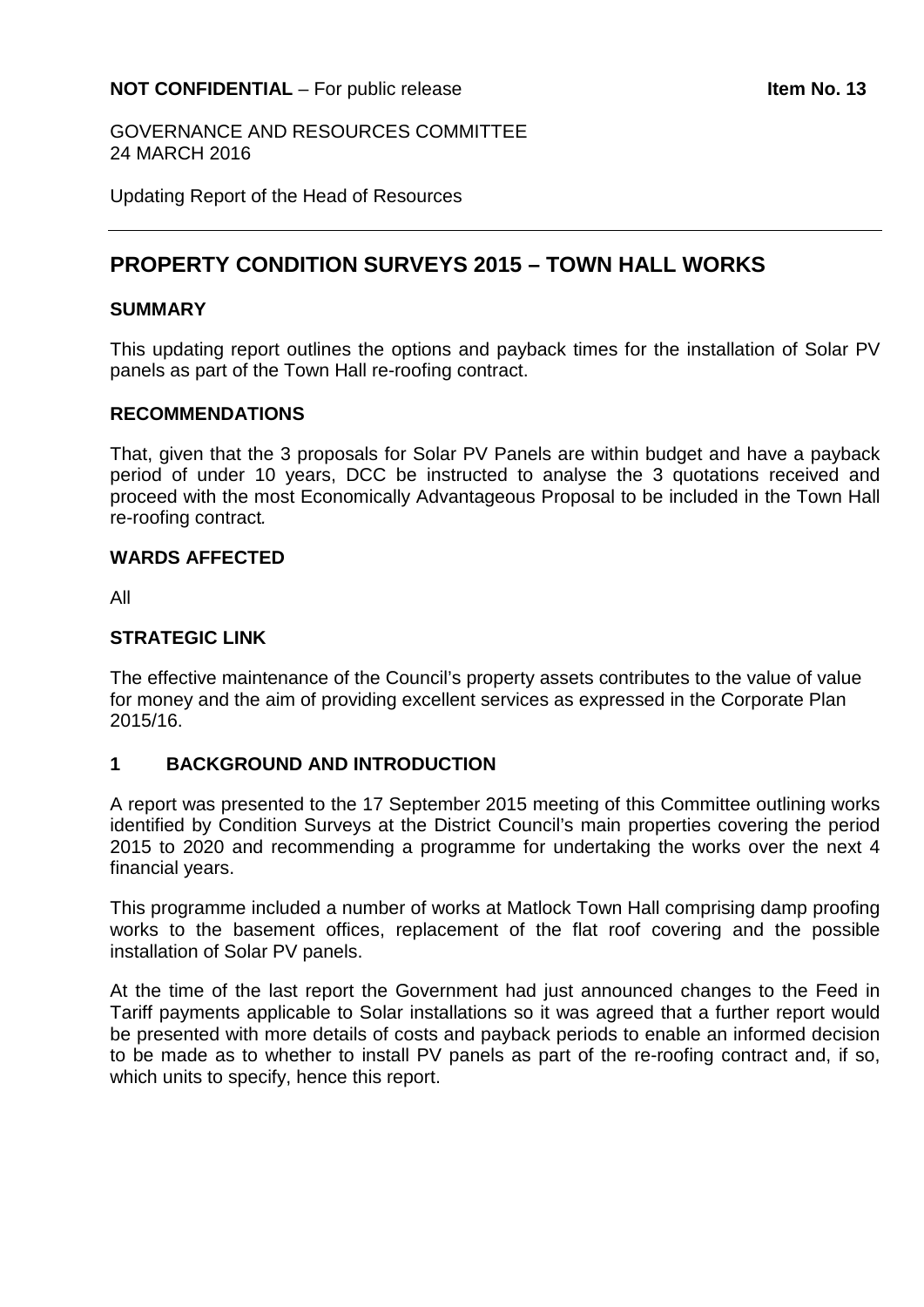## **2 CURRENT POSITION**

## **2.1 Proposed Solar Panels**

The potential installation of solar panels on this roof is not strictly a Condition Survey issue but, as such significant works and the associated scaffolding equipment is necessary, it was considered to be prudent to obtain a cost for undertaking such works at the same time.

A provisional sum of £50,000 is already included in the tender figure of £217,026.86 above for the roofing works. Following significant changes to the Feed In Tariff last year, an analysis has been undertaken of the various PV panel options and associated pay back times and these are set out in this updating report.

#### **2.2 Analysis of Options.**

Derbyshire County Council have approached 3 companies supplying solar PV systems. All have visited site and have provided quotations, the details of which are set out in the table below. All quotes include the supply and fitting of the PV panels but only that from MTG includes the supply and fitting of the mounting system which secures the panels to the roof.

There are also differences between the quotations in terms of the other items included such as access equipment etc. As these works are to be included in the larger reroofing project as outlined in the main report, these costs will require further analysis should the decision be made to proceed with PV panels but all quotations fall well within the provisional sum of £50,000 already included in the tender figure of £217,026.86 above for the roofing works.

## **2.3 Feed In Tariff**

As of the 1st April 2010 the UK Government introduced Feed-in Tariffs (FIT), via the energy suppliers to encourage home and business owners to switch to renewable technologies, helping the UK to lessen its carbon footprint and to meet 2020 emissions targets.

 The Feed-in Tariff provides a realistic way for businesses to become more environmentally sustainable people and businesses to become more 'Green' whilst providing an attractive return on investment .

 The scheme will pay for every unit of electricity generated with renewable technologies, such as Solar PV whether it is used on site or exported back into the grid.and is guaranteed for 20 years with rates being index linked.

FIT rates vary according to the technology, size of the installation, the results of the Energy Performance Certificate (EPC) and whether it is a new build or retro fit system. Based on achieving a grade D on the EPC , it is estimated that the Council would receive the highest rate tariff of £ 0.045per kWh (kilo Watt hour) generated.

In addition to this income stream, there is also an estimated saving on electricirty bills due to the use of the majority of the power generated by the PV units on site.Adding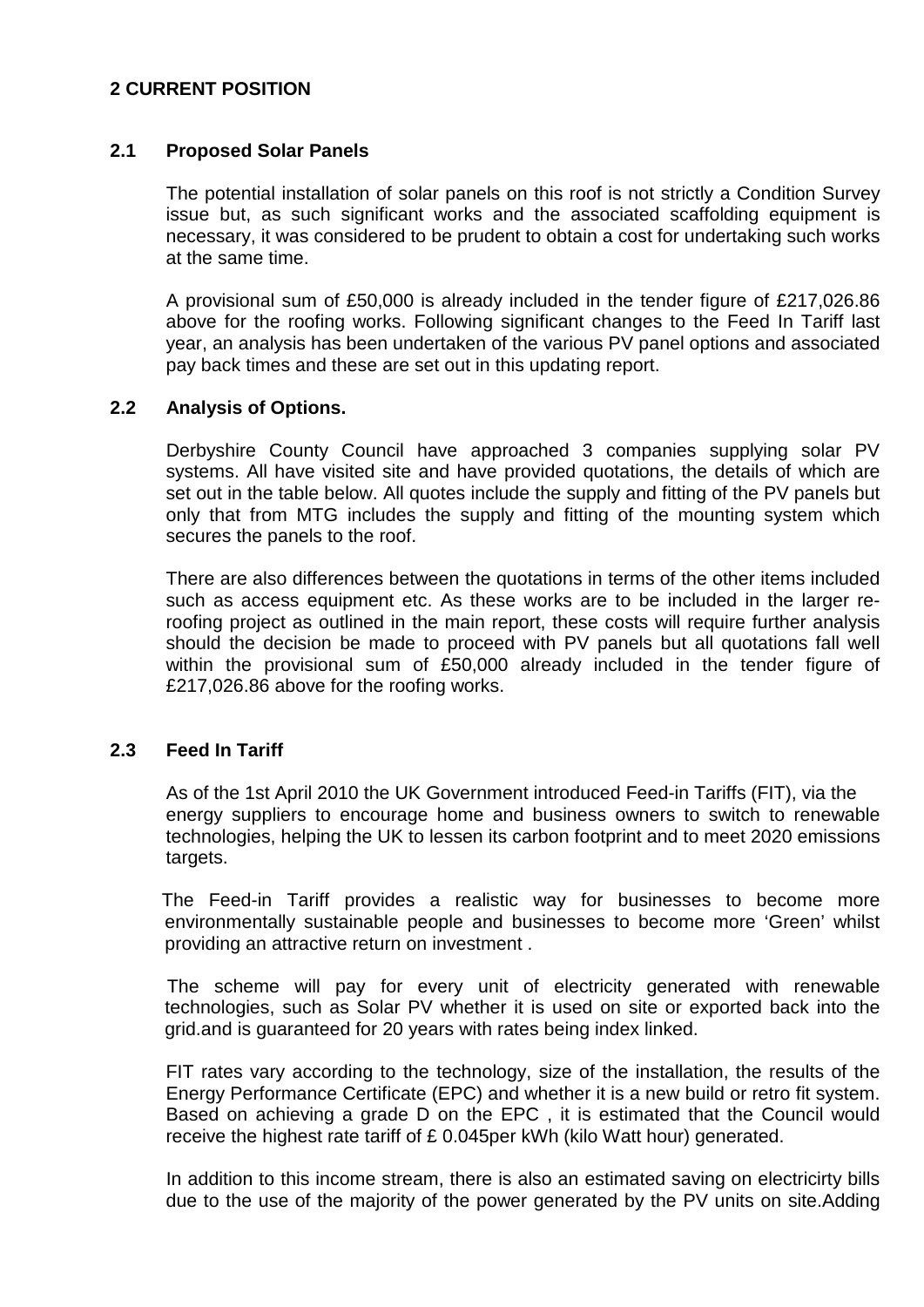these 2 figures together over the expected 20 year life of the panels gives a pay back period for the capital invested.

As shown below, this varies between 6 and 8 years depending on the system used. Following this time the full income/saving will accrue to the Council.

| <b>SYSTEM</b><br><b>SUPPLIER</b> | Quotation | <b>System</b><br><b>Size</b> | Pay Back<br>Time |
|----------------------------------|-----------|------------------------------|------------------|
|                                  | £         | kwp                          | Years£           |
| <b>MTG</b>                       | 37,040    | 31.50                        | 6.8              |
| <b>EVO</b>                       | 28,913    | 22.88                        | 7.5              |
| <b>DULAS</b>                     | 27,983    | 22.88                        | 8.0              |
|                                  |           |                              |                  |

## **3 RISK ASSESSMENT**

#### **Legal**

There are no legal considerations arising from this report. The legal risk is therefore low.

## **Financial**

The total tendered cost for these schemes is lower than the amounts included in the current capital programme; the financial risk is therefore assessed as low.

The figures relating to expected savings on energy costs and payback terms are included in the updating report.

## **4 Corporate**

Adoption of a planned effective maintenance programme based on accurate condition survey information will ensure that the District Council's properties remain in good condition and operating efficiently, reducing the risk of disruption to service delivery. An accurately costed programme also allows for informed decisions to be made about the suitability and cost effectiveness of each property.

## **5 OTHER CONSIDERATIONS**

In preparing this report the relevance of the following factors is also been considered prevention of crime and disorder, equality of opportunity, environmental health, legal and human rights, financial personal and property considerations.